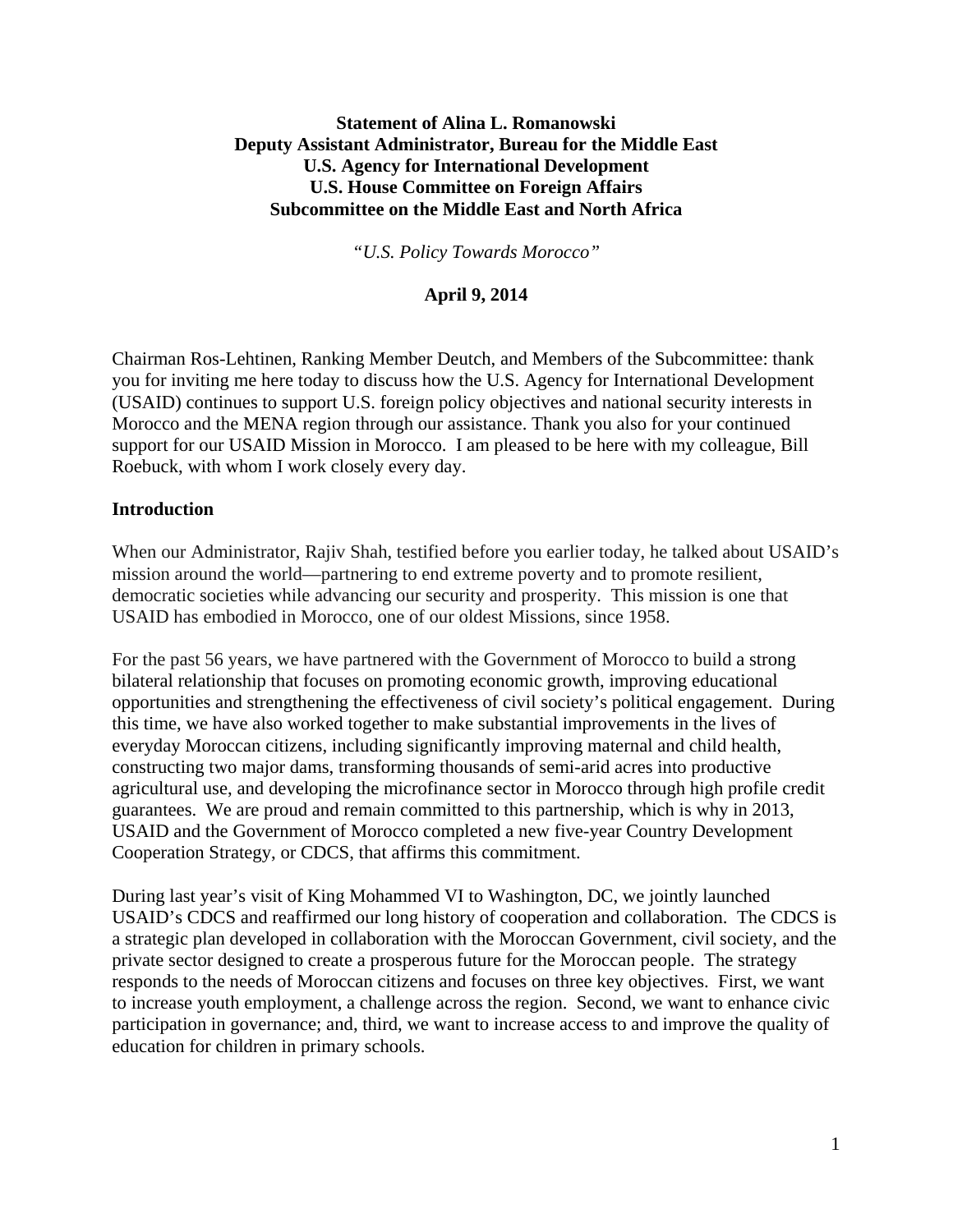As we focus on these three objectives, we recognize that we must be strategic in our investments amid an increasingly strained budget outlook. Therefore, we are focusing like never before on strengthening alliances with key regional allies and building public-private partnerships including Microsoft, Volvo, and Chevron. Partnerships with the private sector and regional allies promote stability and economic growth.

### **Increasing Youth Employment while promoting Economic Growth and Job Creation**

USAID's economic growth programs are aimed at directly addressing the issue of youth unemployment. Morocco is in a paradoxical situation: large numbers of graduates are unable to find jobs commensurate with their education and training, while employers complain of skills shortages and mismatches. Young people make up approximately 30 percent of Morocco's population — about 10 million people. Youth unemployment rates estimated at approximately 28 percent have historically resulted in serious social and political tensions. Moreover, without a trained workforce capable of increasing productivity, Morocco cannot generate sufficient shared prosperity through private sector growth. This cadre of unemployed youth with education degrees of  $9<sup>th</sup>$  grade or above is best positioned to drive the desired structural transformation of the Moroccan economy. The disproportionately high rate of unemployment among secondary and post-secondary graduates is linked to labor-force and education-system factors in addition to the challenging job growth situation. The absence of career services and the lack of integration of work preparedness in the curricula of Moroccan universities and vocational schools exacerbate the situation.

To address this and other obstacles, USAID/Morocco is preparing to launch a new initiative, the USAID Youth Employability Project, to improve the employability of university and vocational school students by increasing access to and improving the quality of career services. Through this initiative, USAID will facilitate partnerships between government ministries, Moroccan universities and technical institutes, as well as local NGOs and the private sector to develop demand-driven workforce development services that reach a broad range of youth. An example of this type of programming is our current work with 40 start-up and growth stage Moroccan businesses, helping them locate new markets and realize sustainable flows of revenue. This program recently awarded its first grant to the American Chamber of Commerce to develop an Export Lab for Moroccan businesses interested in breaking into the American market. They have also begun to facilitate preparations for the annual Global Entrepreneurship Summit, which will be held in Morocco in the fall 2014.

# **Increasing Civic Participation in Governance by Supporting Democratic Institutions and Promoting Civil Society**

Morocco's new constitutional requirements have created an incentive for more inclusive governance, and civil society and political parties are now constitutionally empowered to participate in governance. USAID's democracy and governance programs respond directly to the Government of Morocco's push to strengthen political parties and increase the roles of civil society organizations enabling Morocco to implement its reform agenda in a peaceful and sustainable way. The USAID mission is currently working with more than 80 local governments, known in Morocco as communes, and creating platforms for dialogue between Moroccan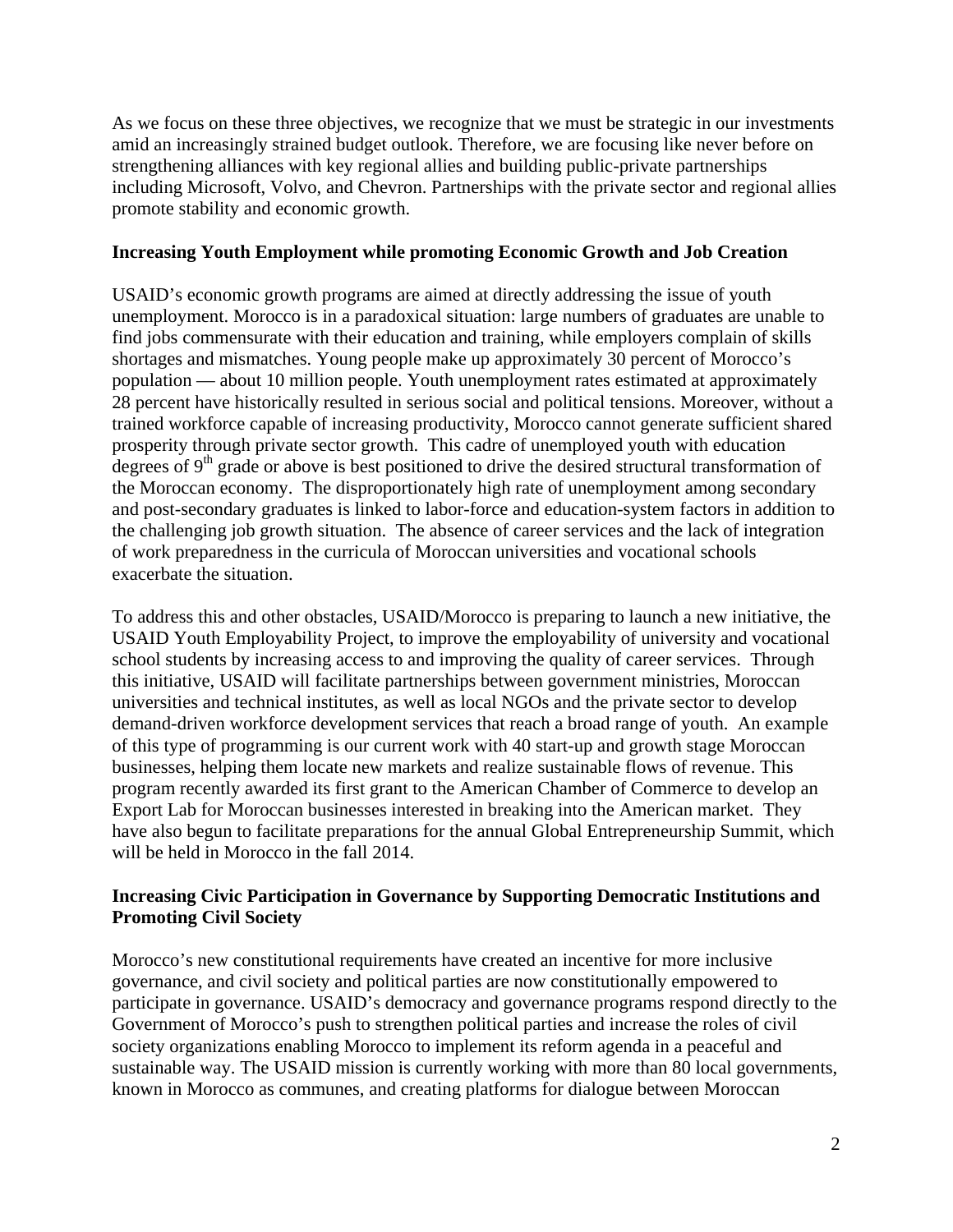citizens and their locally elected officials, especially for youth and women. USAID's engagement in this sector includes training that encourages increased transparency and accountability by officials and opportunities for enhanced responsiveness to citizens' demands as well as women's leadership roles. For example, USAID's leadership training helped a female parliamentarian in the province of Fez to develop greater expertise in local governance. Over the past two years, this parliamentarian has become involved in the creation of a network of locally elected women officials who promote collaboration and knowledge sharing among women. These women hope to bring together three existing local networks to further unify their advocacy efforts into a regional network that promotes women's participation in local governance.

Moroccan citizens have long been detached from their political parties due to a lack of clear policy, vision or consideration for citizen involvement, particularly of women and youth. USAID will help Moroccan political parties be more responsive to the needs of their constituents and increase the involvement of youth and women in politics. In fact, since USAID started working to strengthen political parties in Morocco, the percentage of women in Parliament has increased from less than 1 percent to over 12 percent. Moving forward, technical assistance will be provided in the effective use of public opinion to inform policy agendas, the development of youth and women's branches of political parties at the national and grassroots levels, and the development of individual plans to strengthen internal party capacity. In addition to increasing the role of women and youth in the political process, USAID will also support electoral reform initiatives.

In addition to working with political parties and on elections, USAID is also focusing on strengthening Moroccan civil society organizations (CSOs), that have the potential to contribute more effectively to public policy processes and inclusive governance in Morocco. Through its democracy and governance programs, USAID will assist Moroccan CSOs in oversight efforts and capacity development. We will also help them develop their own constituencies and memberships and to use information and communications technologies. By increasing the capacity of civil society to engage the government on behalf of its citizens and facilitating the development of institutionalized mechanisms for civic participation in government decisionmaking, Morocco will be better situated to implement its reform agenda in a peaceful and sustainable fashion.

# **Improving Educational Achievements of Moroccan Youth**

The third pillar of USAID's new strategic focus in Morocco is on improving educational attainment for primary school students. USAID has helped improve access to school, especially for girls in rural areas, and strengthen school quality and performance at the elementary and middle school levels. Enrollment of girls in rural areas increased from 62 percent in 2000 to 83 percent in 2004. In target zones, girls' enrollment increased by 24 percent in  $6<sup>th</sup>$  grade, and community support for girls education expanded. Between 2009 and 2013, the dropout rate decreased in target regions from over 15 percent to around 8 percent. Despite these gains, Morocco still faces key education challenges, including an overall literacy rate of only 55 percent.

Moving forward, in conjunction with Morocco's own education reform effort, USAID will promote higher levels of educational attainment by targeting early grade reading. Poor reading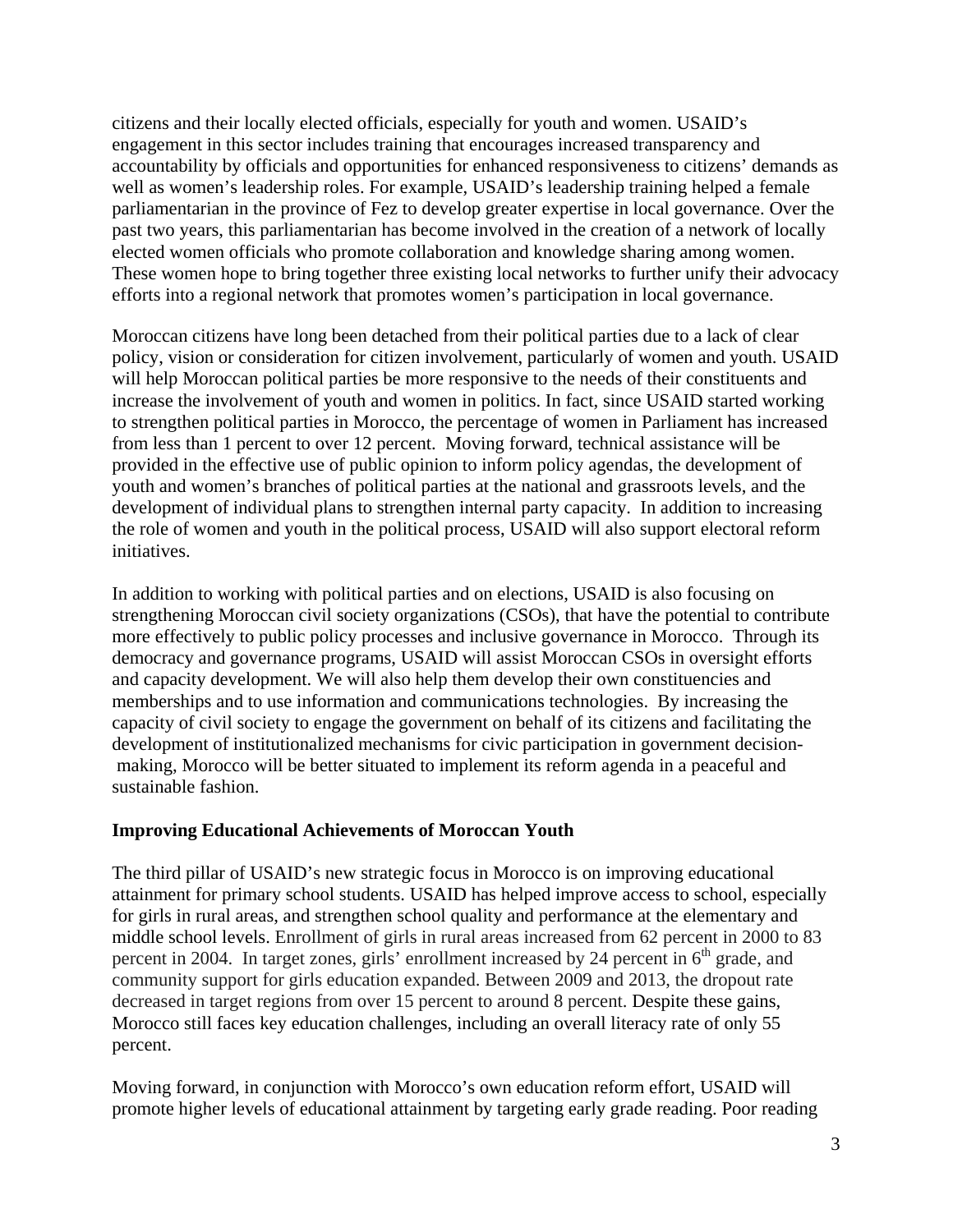skills increase children's chances that they will fall behind in school, setting the stage for future dropout. These early grade reading programs are designed to improve early literacy and help curb primary grade dropout rates. Classroom-based assessment and monitoring of student progress will also be an important component of USAID support. Community-based reading initiatives that support school retention will reinforce in-school learning and facilitate reenrollment for primary grade dropouts.

USAID is now implementing innovative, completely community and school-driven development projects in over 190 schools. These projects are not based on infrastructure needs but are specifically directed to improve learning. Examples include library materials, extra-curricular programming for students, and remedial learning support. Initiatives to prevent school dropout in high-risk areas are implemented through coordination with civil society organizations and community- and parent-based groups. As a result of our life skills and employability programs for use in after-school clubs in middle schools, 670 teachers were trained through student clubs established in 191 schools, reaching 10,400 students.

USAID has been applying innovative approaches and has been using technology and partnership to promote educational solutions in Morocco. For example, in partnership with the U.S. National Academy of Sciences, L'Ecole Nationale de l'Industrie Minérale (ENIM) and the U.S. private sector firm Institute for Disabilities Research and Training, Inc. (IDRT), we supported the development of an important technology that will facilitate access to information to a large portion of Morocco's hearing impaired population. The technology provides real-time translation between Moroccan Sign Language and standard written Arabic, which will have a significant impact on the education, health, and welfare of Morocco's hearing impaired. In addition to developing this new technology, this partnership is working with linguists to further develop the vocabulary in Moroccan Sign Language.

#### **Countering Violent Extremism**

USAID is also responding to a critical fourth challenge we face in Morocco, that of countering violent extremist threats. Countering violent extremist threats in Morocco and in the region is a crucial element of both regional and U.S. national security interests. While the incidence of violent extremism in Morocco is currently low, several incidents have occurred in Morocco over the past decade that should not be ignored, and societal factors such as social exclusion or lack of economic opportunities increase that risk. Morocco has developed a nuanced approach to countering violent extremism that seeks to engage and include at-risk populations. In support of this effort, USAID programs work with at-risk youth to engage in the political process and increase economic opportunities. The program also strengthens the capacity of government and non-government institutions to improve the quality of services provided to the targeted youth group, thereby helping to ensure long-term sustainability.

In our countering violent extremism programming, we target areas of Morocco where youth suffer from social, economic and political disaffection and exclusion – often evidenced by high rates of illiteracy, school dropout, and unemployment. These areas are known recruitment grounds for violent extremist and transnational terrorist networks. To reintegrate at-risk youth into mainstream society, we support programming that gives youth a voice and opportunities in their communities. Our programming works at the neighborhood level, with neighborhood